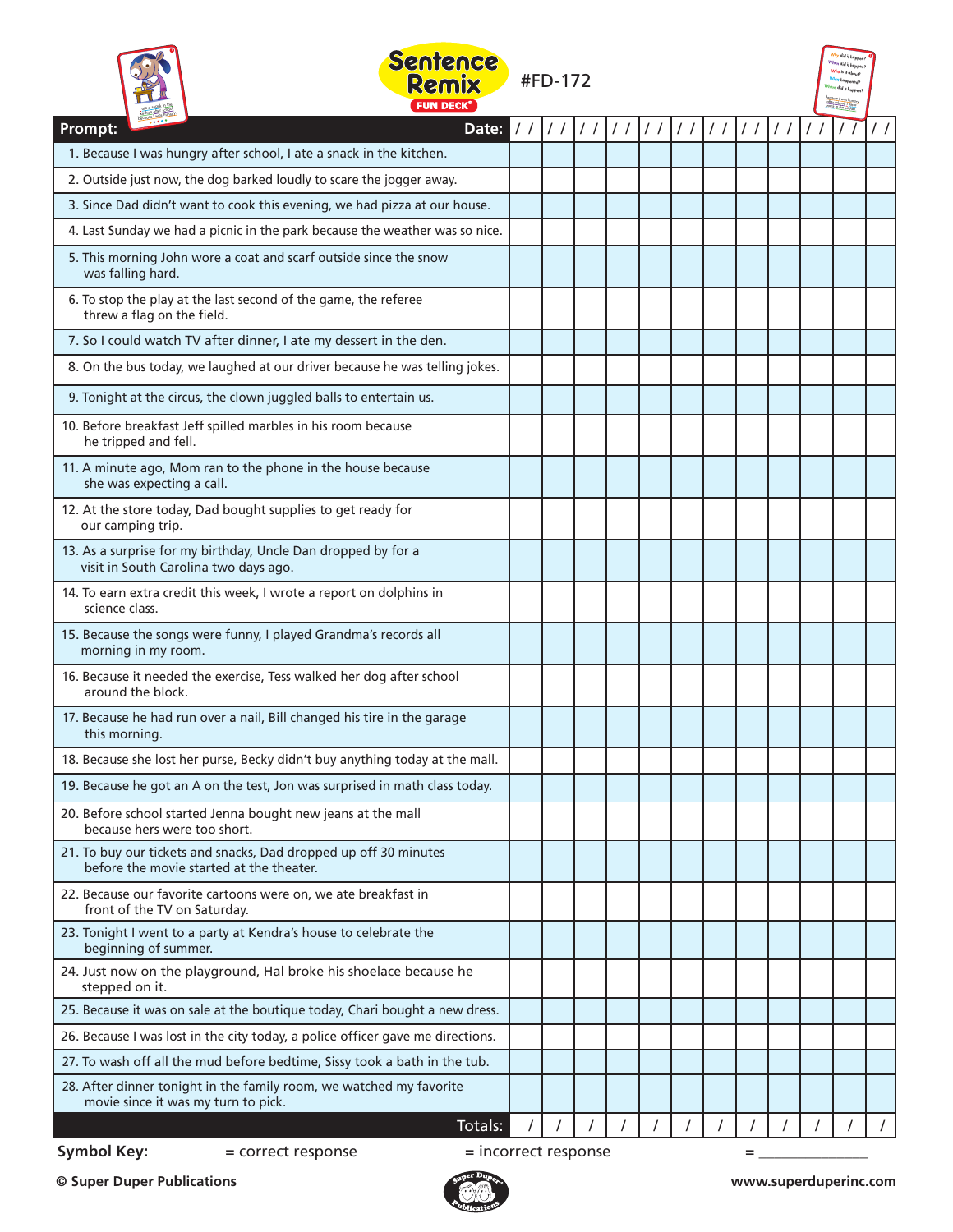## #FD-172

| Prompt:<br>Date:                                                                                           | $\frac{1}{2}$ | $\frac{1}{\sqrt{2}}$ | 111111 | $\frac{1}{\sqrt{2}}$ | I |   | 111111 | $\frac{1}{2}$ |  |
|------------------------------------------------------------------------------------------------------------|---------------|----------------------|--------|----------------------|---|---|--------|---------------|--|
| 29. Since it is our parents' anniversary tonight, my brother and I served dinner<br>in the dining room.    |               |                      |        |                      |   |   |        |               |  |
| 30. Because a big storm is coming, the meteorologist predicted hail tonight in<br>our neighborhood.        |               |                      |        |                      |   |   |        |               |  |
| 31. To get her essay finished on time, Keri worked in her room late into<br>the night.                     |               |                      |        |                      |   |   |        |               |  |
| 32. Because Ted scored a last-second touchdown at the stadium tonight,<br>our team won the game.           |               |                      |        |                      |   |   |        |               |  |
| 33. Because it wouldn't fit in our mailbox, the mail carrier left a box on<br>our doorstep today.          |               |                      |        |                      |   |   |        |               |  |
| 34. Last week we adopted two dogs at the pound to give them a good home.                                   |               |                      |        |                      |   |   |        |               |  |
| 35. Because we were arguing tonight at the table, Grandpa told us to<br>be quiet.                          |               |                      |        |                      |   |   |        |               |  |
| 36. To earn extra money to buy a new car, Jason worked overtime every<br>day at his office.                |               |                      |        |                      |   |   |        |               |  |
| 37. Yesterday in the backyard, Jordan and Justin dug a hole to bury<br>their treasure chest.               |               |                      |        |                      |   |   |        |               |  |
| 38. Hoping to catch some fish for dinner, Dad and I fished all day at the lake.                            |               |                      |        |                      |   |   |        |               |  |
| 39. In the living room tonight, we sang for our parents to practice for<br>the talent show.                |               |                      |        |                      |   |   |        |               |  |
| 40. Because the bus was late this morning, we waited for an hour at the<br>bus stop.                       |               |                      |        |                      |   |   |        |               |  |
| 41. Yesterday in the city, our class visited the library to learn about<br>classifying books.              |               |                      |        |                      |   |   |        |               |  |
| 42. To turn in the purse she found, Amy went to the police station<br>downtown today.                      |               |                      |        |                      |   |   |        |               |  |
| 43. On Wednesday, to pick up more passengers, the captain steered the<br>cruise ship into the port.        |               |                      |        |                      |   |   |        |               |  |
| 44. In the driveway this morning, I waved goodbye to my grandparents<br>because they were going home.      |               |                      |        |                      |   |   |        |               |  |
| 45. At the party tonight, we ordered pizza to eat during the movie.                                        |               |                      |        |                      |   |   |        |               |  |
| 46. At the post office today, Jan mailed Seth a card because his birthday<br>is next week.                 |               |                      |        |                      |   |   |        |               |  |
| 47. Because her tank was almost empty, Peg filled her car at the gas<br>station yesterday.                 |               |                      |        |                      |   |   |        |               |  |
| 48. Because we were out of cereal this morning, Dad scrambled eggs in<br>the kitchen.                      |               |                      |        |                      |   |   |        |               |  |
| 49. During her break Sophie opened her laptop at her desk so she could<br>buy a sweater online.            |               |                      |        |                      |   |   |        |               |  |
| 50. This evening Dad rowed the boat across the lake, so we could watch<br>the sun set.                     |               |                      |        |                      |   |   |        |               |  |
| 51. Since he knew I would buy something, the ice-cream man stopped<br>his truck every Tuesday at my house. |               |                      |        |                      |   |   |        |               |  |
| 52. Just now on the playground, Hal broke his shoelace because he<br>stepped on it.                        |               |                      |        |                      |   |   |        |               |  |
| 53. Because he was thirsty after mowing, Dad drank some lemonade in<br>the shade.                          |               |                      |        |                      |   |   |        |               |  |
| 54. In the ordhard earlier today, Aunt Sara picked apples so she could bake<br>a pie for Uncle Bob         |               |                      |        |                      |   |   |        |               |  |
| 55. Because Mom asked him to check his pockets, Mark found his watch just<br>now in the laundry.           |               |                      |        |                      |   |   |        |               |  |
| 56. Because we were expecting company this afternoon, Tom swept away<br>the leaves in front of our house.  |               |                      |        |                      |   |   |        |               |  |
| Totals:                                                                                                    |               |                      |        |                      |   |   |        |               |  |
| <b>Symbol Key:</b><br>= incorrect response<br>= correct response                                           |               |                      |        |                      |   | = |        |               |  |